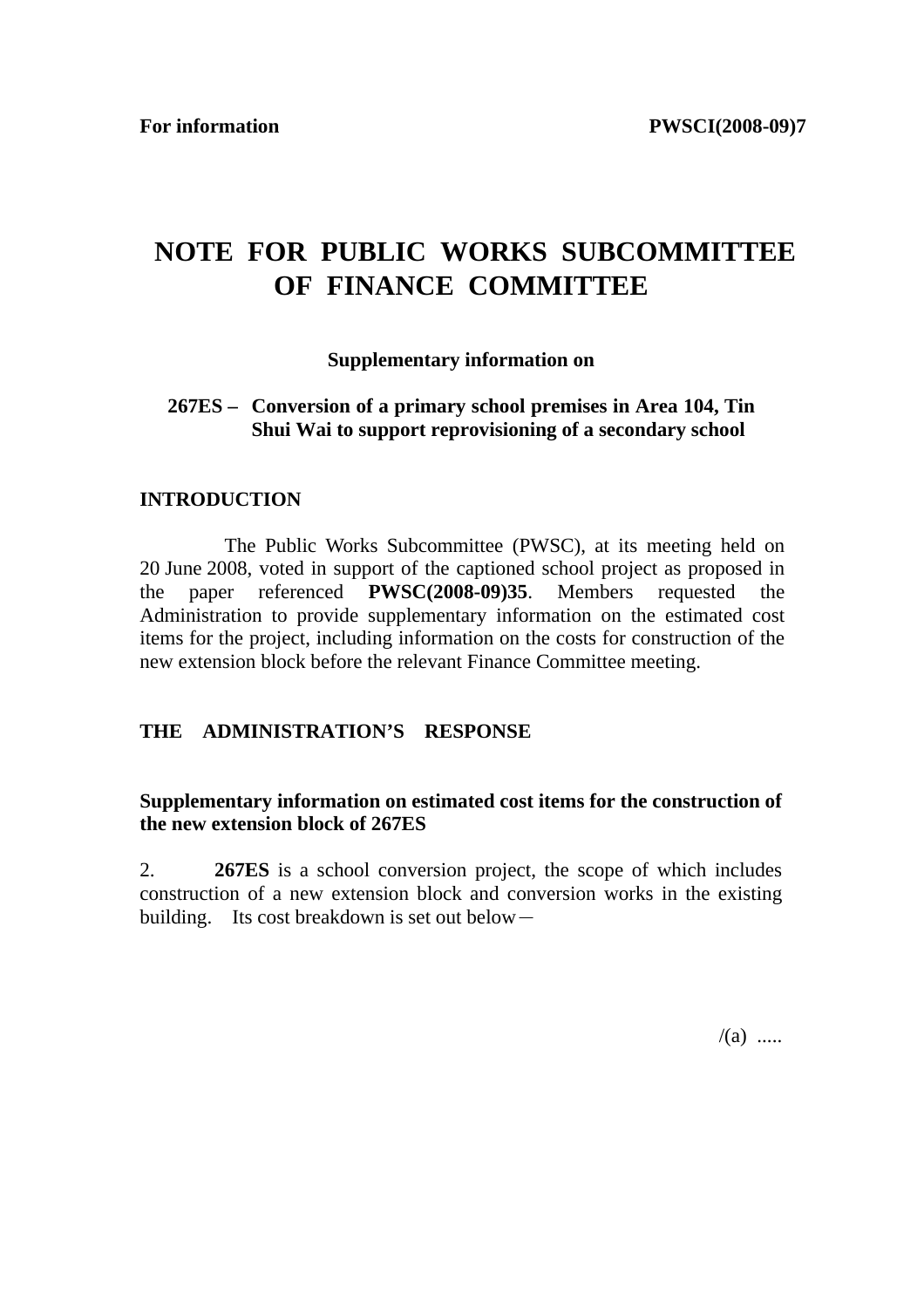|     |                                            |                | \$ million | <b>Remarks</b>     |
|-----|--------------------------------------------|----------------|------------|--------------------|
|     | (a) Piling                                 |                | 16.5       | A                  |
|     | (b) Extension Block                        |                | 39.8       | B                  |
|     | <b>Building</b><br>(i)                     | 30             |            |                    |
|     | (ii) Building services                     | 9              |            |                    |
| (c) | Drainage                                   |                | 1.2        |                    |
|     | (d) External works                         |                | 7.7        | $\mathbf C$        |
|     | (e) Conversion works                       |                | 5.3        | D                  |
|     | Building conversion<br>(i)                 | 3              |            |                    |
|     | (ii) Building services conversion          | $\mathbf{1}$   |            |                    |
| (f) | Additional energy conservation<br>measures |                | 0.7        |                    |
| (g) | Consultants' fees for -                    |                | 5.7        |                    |
|     | Contract administration<br>(i)             | $\mathbf{1}$   |            |                    |
|     | (ii) Site supervision                      | $\overline{4}$ |            |                    |
|     | (h) Contingencies                          |                | 7.1        |                    |
|     | Sub-total                                  |                | 84.0       | (in September      |
| (i) | Provision for price adjustment             |                | 8.6        | 2007 prices)       |
|     | Total                                      |                | 92.6       | (in MOD<br>prices) |

**/Remarks** .....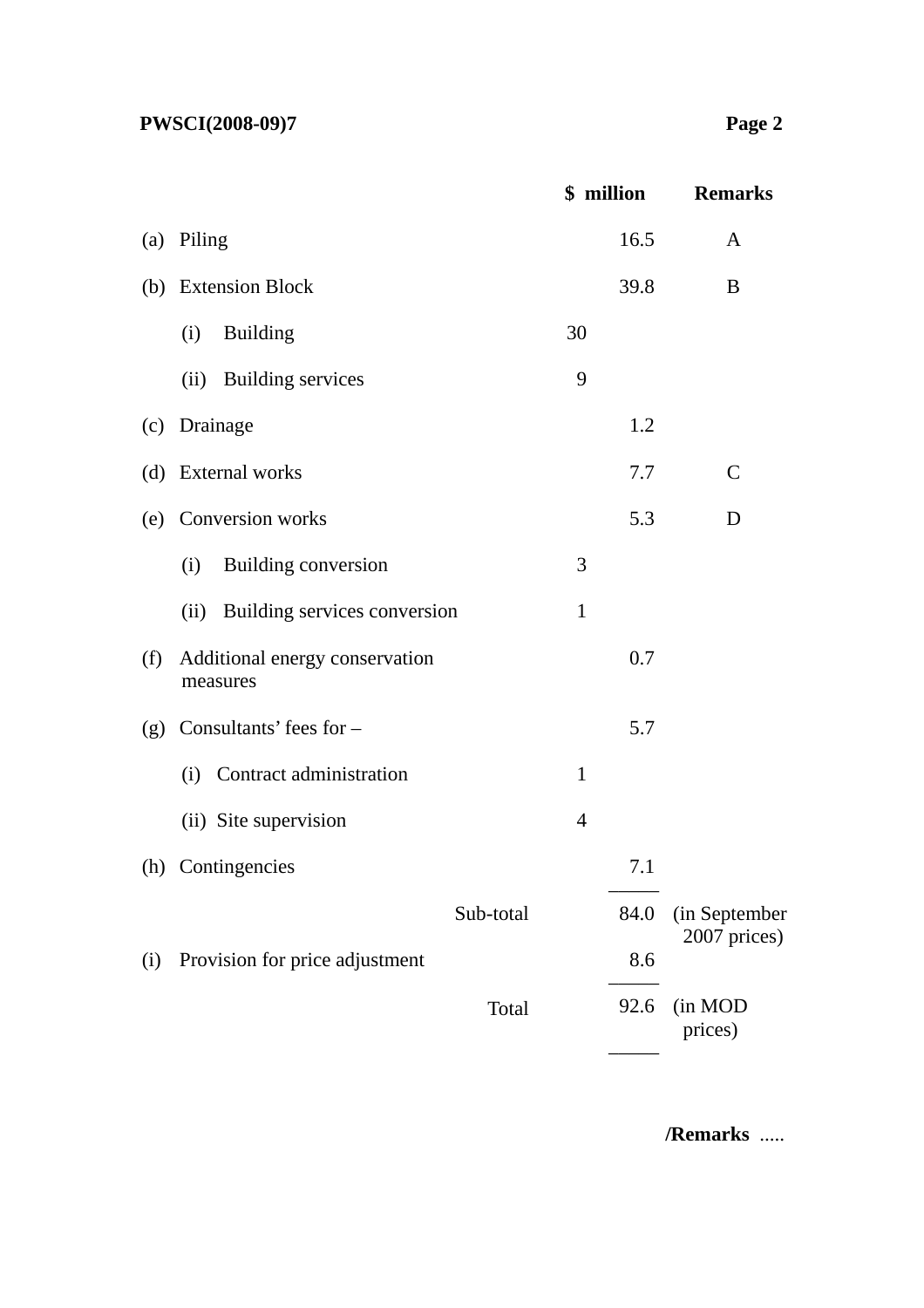# **Remarks**-

A. Piling (\$16.5 million)

The project includes building a new school extension block with comparatively high piling cost due to complicated ground conditions. The piling cost of \$16.5 million is based on an estimate of 94 nos. non-percussive cast in-situ concrete piles of 610mm diameter at an average depth of 31m. It also makes allowance for working within the existing school compound which is in operation during the construction stage, imposing safety, environmental, spatial and operational considerations on construction activities.

B. Construction Unit Cost  $($10,964/m^2)$ The construction floor area (CFA) of the new extension block is 3 630m<sup>2</sup>. The estimated construction unit cost is  $$10,964/m^2$  (represented by the building and building services costs per CFA =  $$30.8$  million + \$9.0 million / 3  $630m^2 = $10,964/m^2$ .

The construction unit cost for the extension block of **267ES** is higher than that of a standard school because  $-$ 

- (a) the CFA for the extension block of the project is significantly smaller than that of a new school project and hence cannot benefit from economy of scale as a new school project;
- (b) the construction unit cost reflects difficulties of construction within a school compound in existing operation, as many safety. environmental, spatial and operational considerations are imposed on the project implementation;
- (c) the new extension block accommodates special rooms and laboratories which are all high density service areas requiring many more special facilities, such as laboratory benches, power points, gas supply points, plumbing and drainage provisions, fume cupboards, and dedicated ventilation system etc., than normal classrooms; and

 $/(d)$  .....